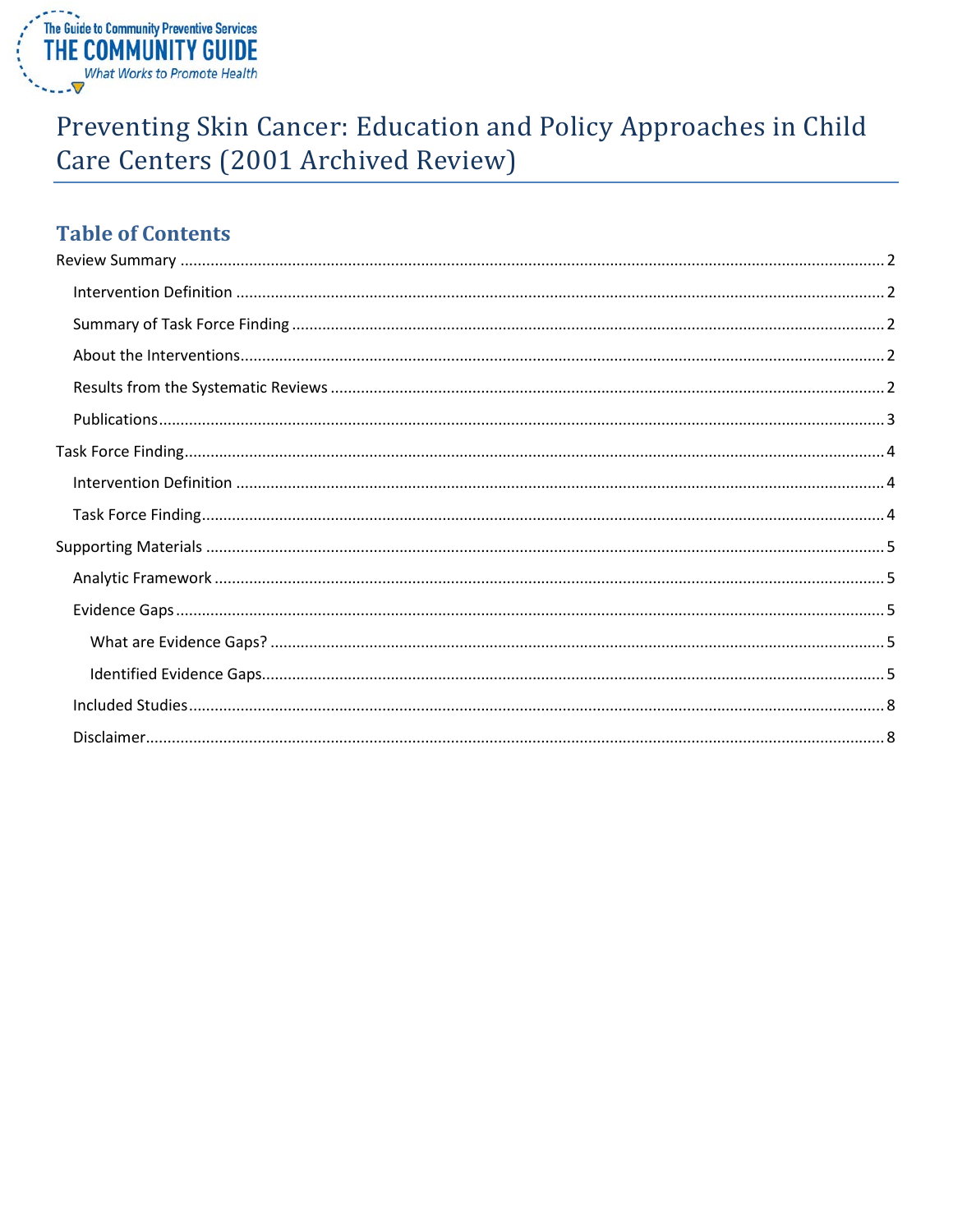

## **Review Summary**

### <span id="page-1-1"></span><span id="page-1-0"></span>**Intervention Definition**

Educational and policy approaches in child care centers aim to decrease sunburns, increase sun-protective knowledge, attitudes, and intentions, and affect behaviors among adults and children. Examples of these interventions include brochures for parents and sessions to develop skin protection plans for child care centers.

### <span id="page-1-2"></span>**Summary of Task Force Finding**

The Community Preventive Services Task Force finds insufficient evidence to determine whether educational and policy approaches in child care centers:

- Reduce children's adverse health effects
- Change children's behavior related to sun exposure
- Change caregivers' behavior related to sun exposure
- Change policies and practices in child care centers
- Change children's or caregivers' knowledge or attitudes related to sun exposure and sun protection

The finding of insufficient evidence to determine effectiveness was based on (1) limitations in the design and execution of interventions evaluated, (2) small numbers of qualifying reports, (3) variability in interventions evaluated, (4) very short follow-up times, and (5) little substantial or statistically significant improvement in outcomes other than knowledge and attitudes.

### <span id="page-1-3"></span>**About the Interventions**

Interventions reviewed within this category included:

- Curricula that included interactive classroom and take-home activities for children and staff
- Brochures for parents
- Sessions to develop skin protection plans for child care centers

All interventions reviewed focused on some combination of:

- Increasing the use of sunscreen\*
- Scheduling activities to avoid peak sun hours
- Increasing availability of shade and encouraging children to play in shady areas
- Encouraging children to wear sun-protective clothing

\* Sunscreen use by itself was not considered a recommendation outcome.

### <span id="page-1-4"></span>**Results from the Systematic Reviews**

Thirteen studies qualified for the review.

- Studies were inconsistent in the interventions examined and outcomes measured.
- Results for change in knowledge (9 studies), beliefs (7 studies), and intentions (7 studies) were inconsistent.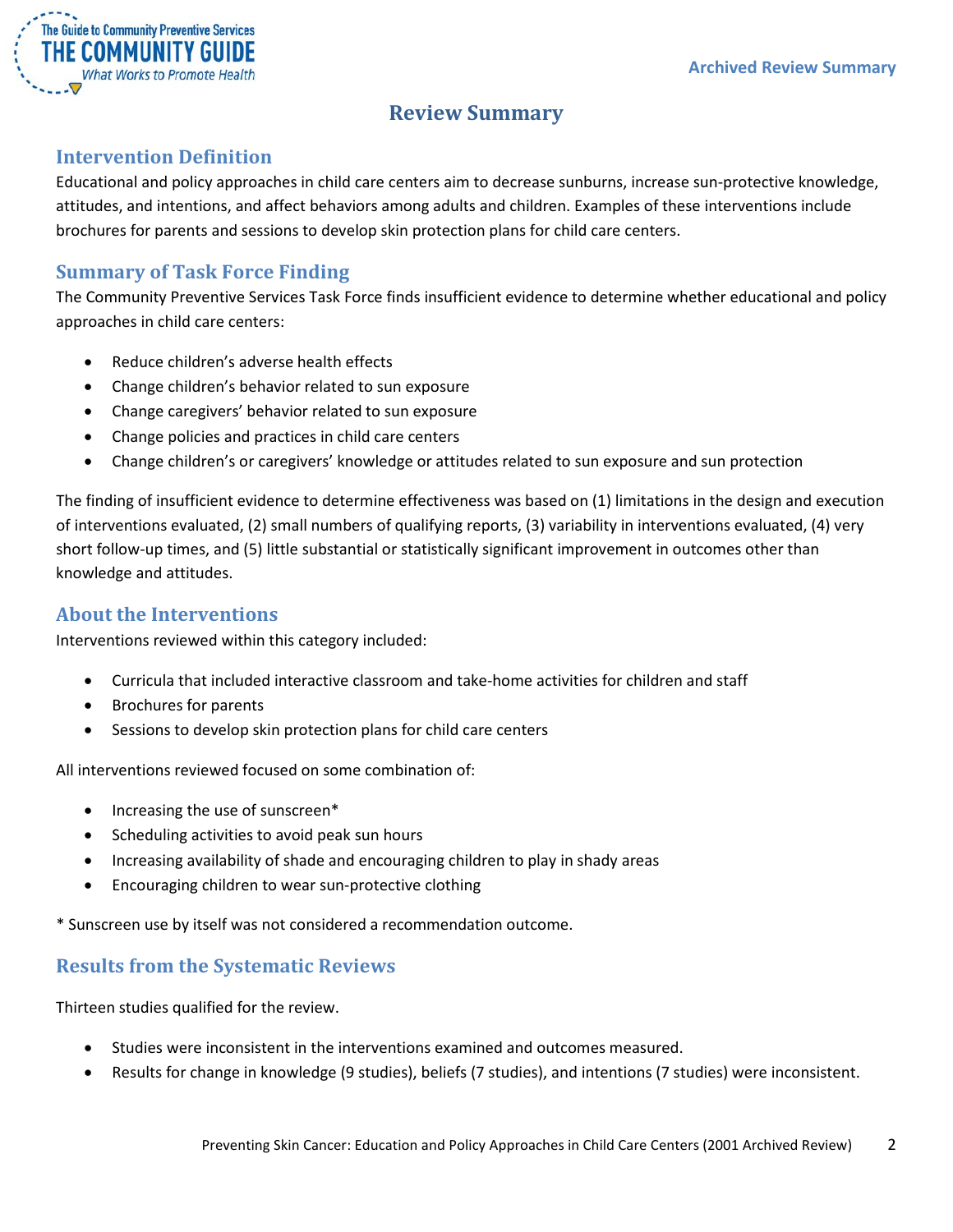

These results are based on a systematic review of all available studies led by scientists from CDC's Division of Cancer Prevention and Control with input from a team.

These results are based on a systematic review of all available studies led by scientists from CDC's Division of Cancer Prevention and Control with input from a team of specialists in systematic review methods and experts in research, practice and policy related to preventing skin cancer.

### <span id="page-2-0"></span>**Publications**

CDC. [Preventing skin cancer. Findings of the Task Force on Community Preventive Services on reducing exposure to](http://www.cdc.gov/mmwr/preview/mmwrhtml/rr5215a1.htm)  [ultraviolet light](http://www.cdc.gov/mmwr/preview/mmwrhtml/rr5215a1.htm) [www.cdc.gov/mmwr/preview/mmwrhtml/rr5215a1.htm]. *MMWR* 2003;52(RR-15):1–12.

Saraiya M, Glanz K, Briss PA, et al. [Interventions to prevent skin cancer by reducing exposure to ultraviolet radiation: a](http://www.thecommunityguide.org/cancer/skin/ca-skin-AJPM-evrev-reduce-exposure.pdf)  [systematic review](http://www.thecommunityguide.org/cancer/skin/ca-skin-AJPM-evrev-reduce-exposure.pdf) [www.thecommunityguide.org/cancer/skin/ca-skin-AJPM-evrev-reduce-exposure.pdf]. *Am J Prev Med* 2004;27(5):422-66.

Task Force on Community Preventive Services. [Recommendations to prevent skin cancer by reducing exposure to](http://www.thecommunityguide.org/cancer/skin/ca-skin-AJPM-recs-reduce-exposure.pdf)  [ultraviolet radiation](http://www.thecommunityguide.org/cancer/skin/ca-skin-AJPM-recs-reduce-exposure.pdf) [www.thecommunityguide.org/cancer/skin/ca-skin-AJPM-recs-reduce-exposure.pdf]. *Am J Prev Med* 2004;27(5):467-70.

Task Force on Community Preventive Services. [Cancer](http://www.thecommunityguide.org/cancer/Cancer.pdf) [www.thecommunityguide.org/cancer/Cancer.pdf]. In: Zaza S, Briss PA, Harris KW, eds. *The Guide to Community Preventive Services: What Works to Promote Health?* Atlanta (GA): Oxford University Press;2005:143-87 (Out of Print).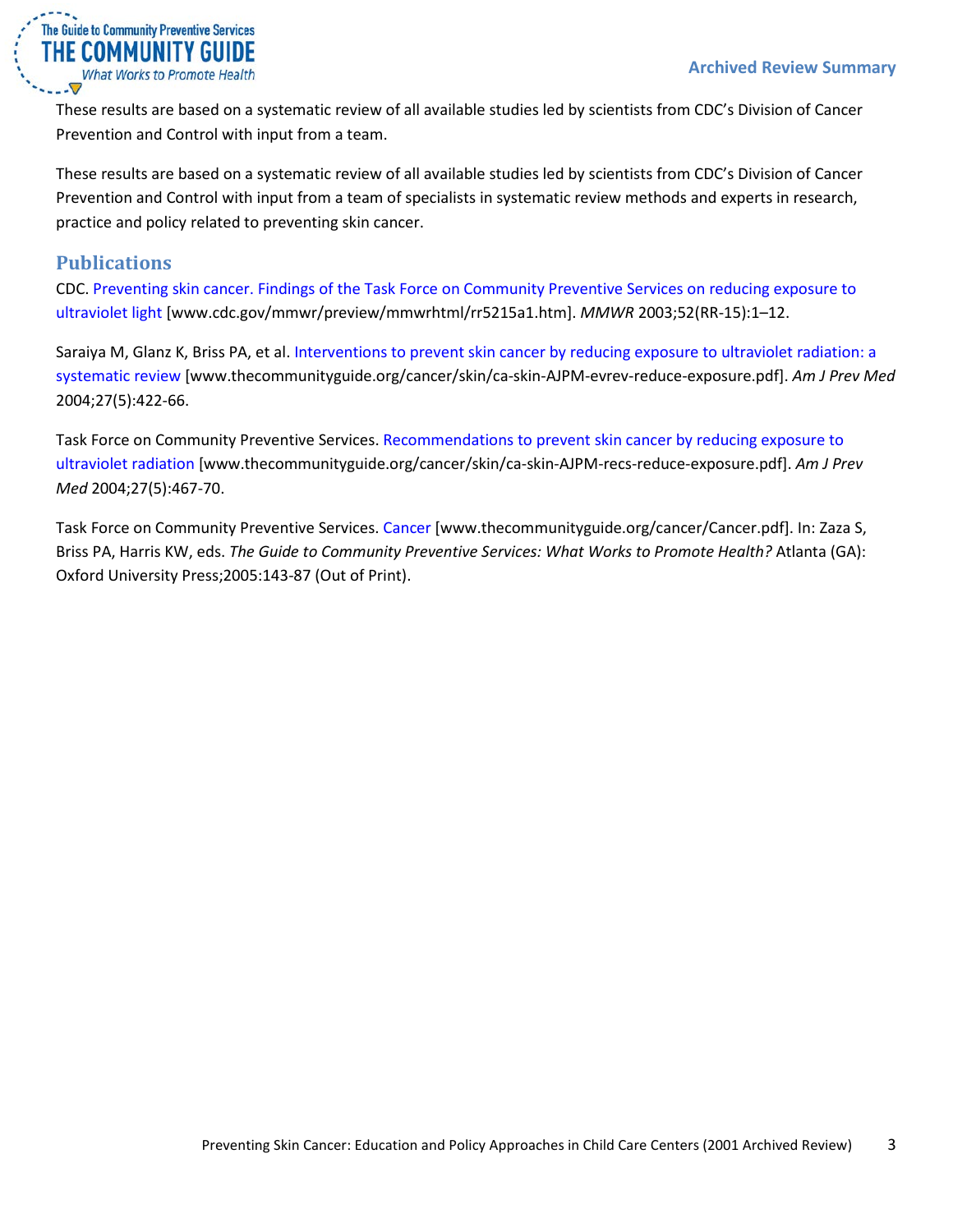<span id="page-3-0"></span>

### **Task Force Finding**

### <span id="page-3-1"></span>**Intervention Definition**

A large proportion of lifetime sun exposure occurs in childhood, and greater numbers of children are being cared for in child care centers. Therefore, targeting child care providers could be an effective means of reducing UV exposure. In particular, many child care centers conduct outdoor activities and free play during peak UV hours, with only one third providing shade in the play area.

### <span id="page-3-2"></span>**Task Force Finding (February 2001)\***

However, the Task Force found insufficient evidence to determine the effectiveness of educational and policy interventions in child care centers to reduce children's adverse health effects or change children's behavior related to sun exposure; change caregivers' behavior related to sun exposure; change policies and practices in child care centers; or change children's or caregivers' knowledge or attitudes related to sun exposure and sun protection. The finding of insufficient evidence to determine effectiveness was based on (1) limitations in the design and execution of interventions evaluated, (2) small numbers of qualifying reports, (3) variability in interventions evaluated, (4) very short follow-up times, and (5) little substantial or statistically significant improvement in outcomes other than knowledge and attitudes.

\*From the following publication:

Task Force on Community Preventive Services. [Recommendations to prevent skin cancer by reducing exposure to](http://www.thecommunityguide.org/cancer/skin/ca-skin-AJPM-recs-reduce-exposure.pdf)  [ultraviolet radiation](http://www.thecommunityguide.org/cancer/skin/ca-skin-AJPM-recs-reduce-exposure.pdf) [www.thecommunityguide.org/cancer/skin/ca-skin-AJPM-recs-reduce-exposure.pdf]. *Am J Prev Med* 2004;27(5):467-70.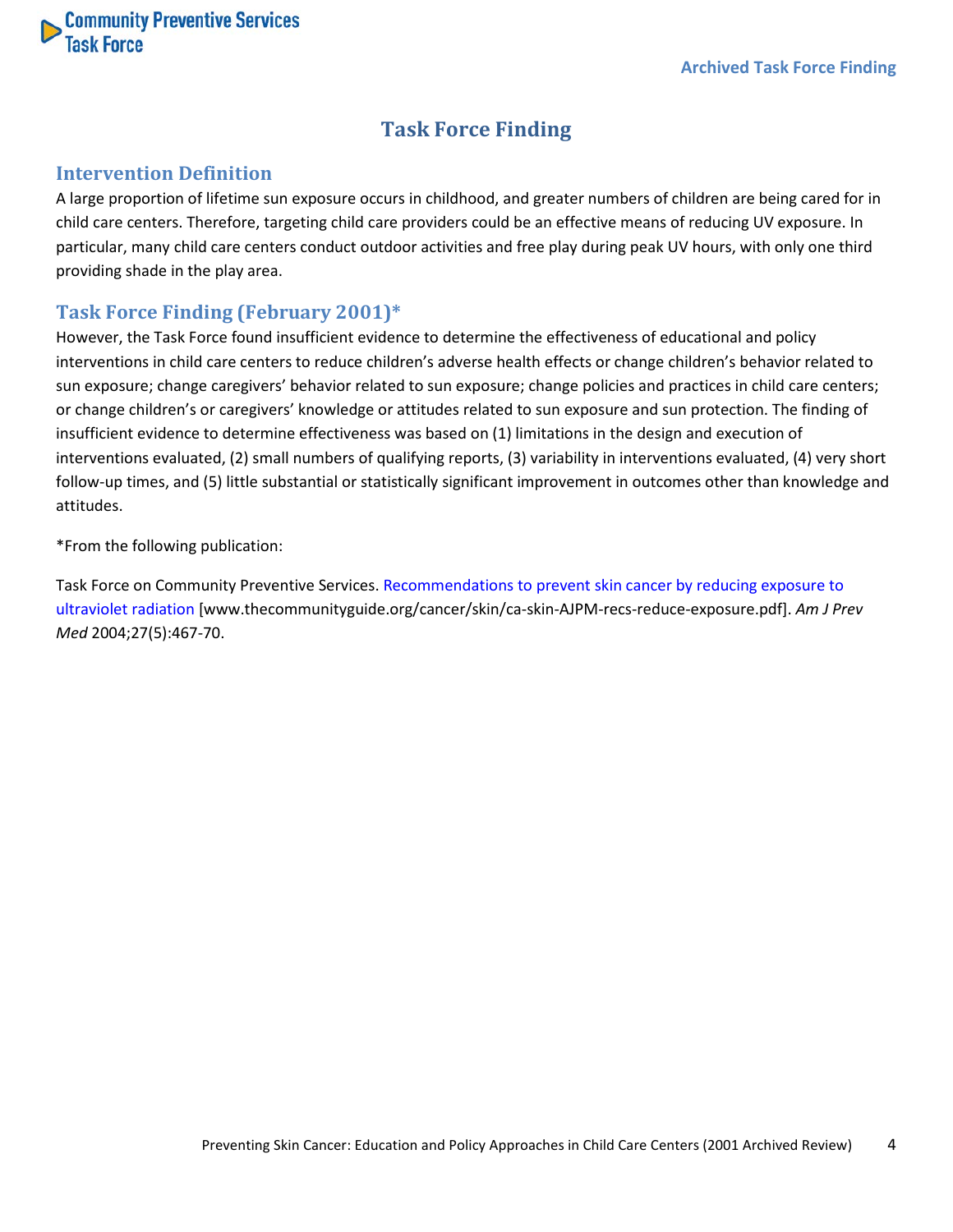

# **Supporting Materials**

### <span id="page-4-1"></span><span id="page-4-0"></span>**Analytic Framework**

### **A Conceptual Approach to Prevention of Skin Cancer through Interventions to Reduce UV Light**



\*Improvements in sunscreen use alone would not result in a recommendation outcome (see full MMWR report)

### <span id="page-4-2"></span>**Evidence Gaps**

#### <span id="page-4-3"></span>**What are Evidence Gaps?**

Each Community Preventive Services Task Force (Task Force) review identifies critical evidence gaps—areas where information is lacking. Evidence gaps can exist whether or not a recommendation is made. In cases when the Task Force finds insufficient evidence to determine whether an intervention strategy works, evidence gaps encourage researchers and program evaluators to conduct more effectiveness studies. When the Task Force recommends an intervention, evidence gaps highlight missing information that would help users determine if the intervention could meet their particular needs. For example, evidence may be needed to determine where the intervention will work, with which populations, how much it will cost to implement, whether it will provide adequate return on investment, or how users should structure or deliver the intervention to ensure effectiveness. Finally, evidence may be missing for outcomes different from those on which the Task Force recommendation is based.

### <span id="page-4-4"></span>**Identified Evidence Gaps**

#### *Design and Analysis Considerations*

• All of the designs included in this review have important strengths and weaknesses.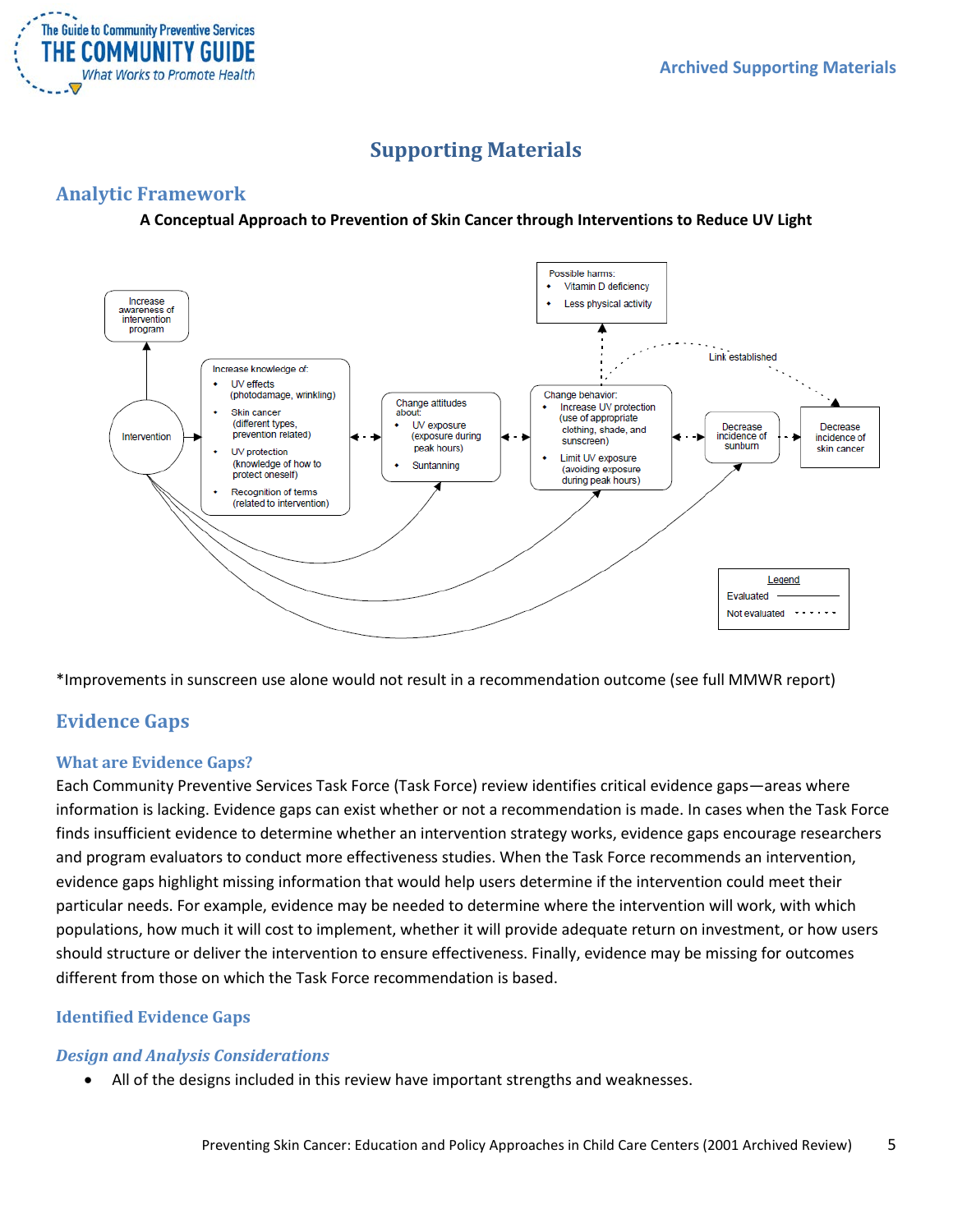

- Additional diverse approaches are worth pursuing, in terms of study design and execution, and with attention both to internal and external validity.
- Consistently rigorous analytic methods are needed, and future studies should control for relevant confounders, such as risk levels and weather conditions.

### *Description of Target Population and Context*

- Several reports in this area of research did not contain basic descriptions of the intervention or population.
- In many instances, the distribution of the population by race and ethnicity or sun sensitivity was not described.
- Many of the settings could have been better described.
- Better descriptions are needed of annual UV exposure in the places in which studies were conducted.
- Better descriptions of these important issues would help assess the likely applicability of the findings or explain any variability of effects.

### *Description of Intervention*

- It was difficult to disentangle what specific intervention components were, or how much emphasis there was on primary prevention (versus early detection) or on promoting use of sunscreen versus on covering-up or sunavoidance behaviors.
- Further information is needed on which attributes of the interventions contribute most to intervention effectiveness or ineffectiveness (e.g., do policy components or education components contribute more to intervention effectiveness; what are the central "active ingredients" in complex interventions).
- Describing intervention characteristics in greater detail might also help practitioners replicate successes.

### *Duration of Interventions and Length of Follow up*

• Given the seasonality of sun-protective behaviors and the importance of encouraging habitual as opposed to short-term behavior change, a longer follow-up is crucial.

### *Intervention Quality*

- An encouraging trend can be seen in increasing use of formative research and pre-testing of interventions before they are implemented.
- Mediating factors deserve greater attention and need to be correlated with behavior changes. To date, few studies in this area of research have reported on both mediating factors and behavioral or health outcomes.
- A need also exists to develop measures of the effects of environmental and policy change strategies. Few interventions addressed policy or environmental changes and in those that did, the effects of the policy or environmental components could not be disentangled from other aspects of the intervention.

### *Measurement of Exposure*

- Few studies reported process evaluation data, which can help to assess how much of the intervention was actually implemented.
- Improvement in this area would be helpful, especially for interventions of longer duration and increased complexity.

### *Measurement of Outcomes*

• More behavioral and health outcomes need to be examined.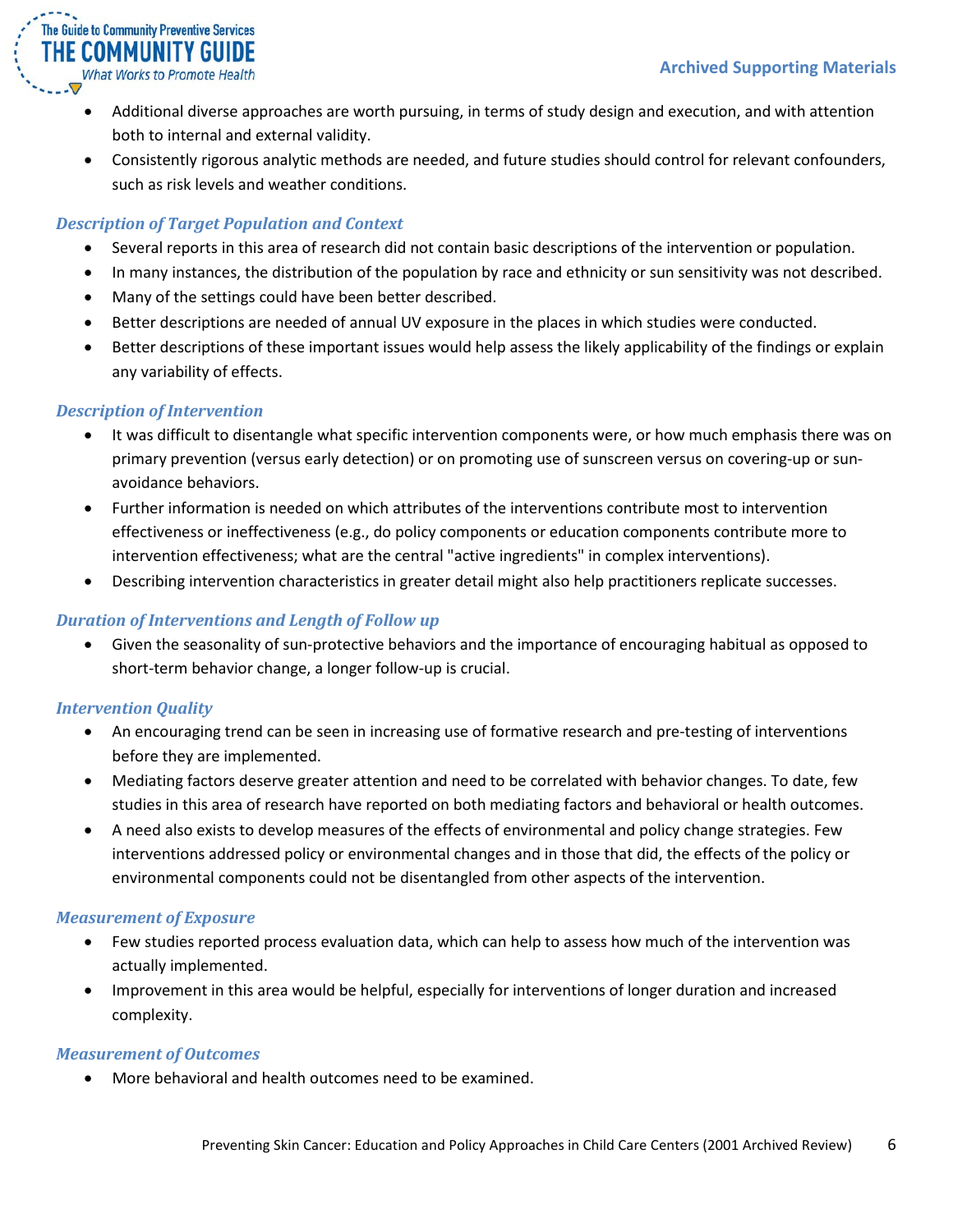

- o Given recent concerns about the adequacy of sunscreen as a sole protective strategy, additional behavioral and health outcomes should also be measured.
- o Outcomes need to be similar to evaluate effectiveness.
- o Measurement of specific sun-protective behaviors is important.
- o More interventions with a greater focus on covering up and sun- avoidance, and a decreased emphasis on sunscreen use are needed.
- Given recent research findings on the effectiveness of sunscreens, more detailed research on sunscreen use is needed.
	- o Are higher SPF sunscreens being used?
	- o Does sunscreen use extend the amount of time out in the sun?
- How do different sun-protective behaviors interact (e.g., does seeking shade make wearing sunscreen or a hat unnecessary)?
- Further work is needed to increase consistency between at least a core set of behavior change measures that can be used to compare and contrast study results.

### *Research Needs and Work in Progress*

The field of behavior change for skin cancer prevention has progressed significantly, but important areas for further advancement exist. As outlined above, these include design, measurement, better description of interventions, development of a better understanding of how environmental and policy interventions work, and studies in multiethnic populations. The use of new communication technology and international collaborations can make significant contributions in these areas. The team hopes that the availability of systematic reviews that identify both progress to date and the remaining gaps will help to reduce the gaps in available research.

- **Specific Research Issues.** Although most of the evidence gaps described above were general and could explain why most setting specific categories did not produce sufficient evidence to determine effectiveness, a few research issues were specific to the setting or target group.
- **Interventions for Secondary Schools.** More studies are needed to examine sun-protective behaviors of adolescents and young adults, and to determine what kind of approach might work best in this population, especially given the low baseline prevalence of sun-protective behaviors.
- **Interventions in Occupational Settings.** Studies that target the most common outdoor occupational workers mail carriers, agricultural workers, landscapers, horticulturists, foresters, construction workers, telephone line workers, commercial fishery workers, land surveyors and mappers, oil field workers, amusement park attendants, and athletes—are needed.
- **Interventions in Healthcare Settings.** Almost all studies in this category examined the counseling behavior of the provider and not the patient. More studies that examine the behavioral or health outcome of the end user—the patient—are needed. In this small subset of studies, the provider was most often a physician or a physician-intraining, but studies examining the role of the nonphysician provider would help identify whether counseling skills to change behavior might be better suited for providers with the time and skills, such as a nurse or a health educator. Additionally, more studies are needed to examine healthcare system studies oriented directly to patients.
- **Interventions for Parents and Caregivers.** Studies are needed to examine the effect of interventions on nonparental caregivers, as it is becoming increasingly common for children to be cared for by nonparental caregivers while both parents are at work outside the home.